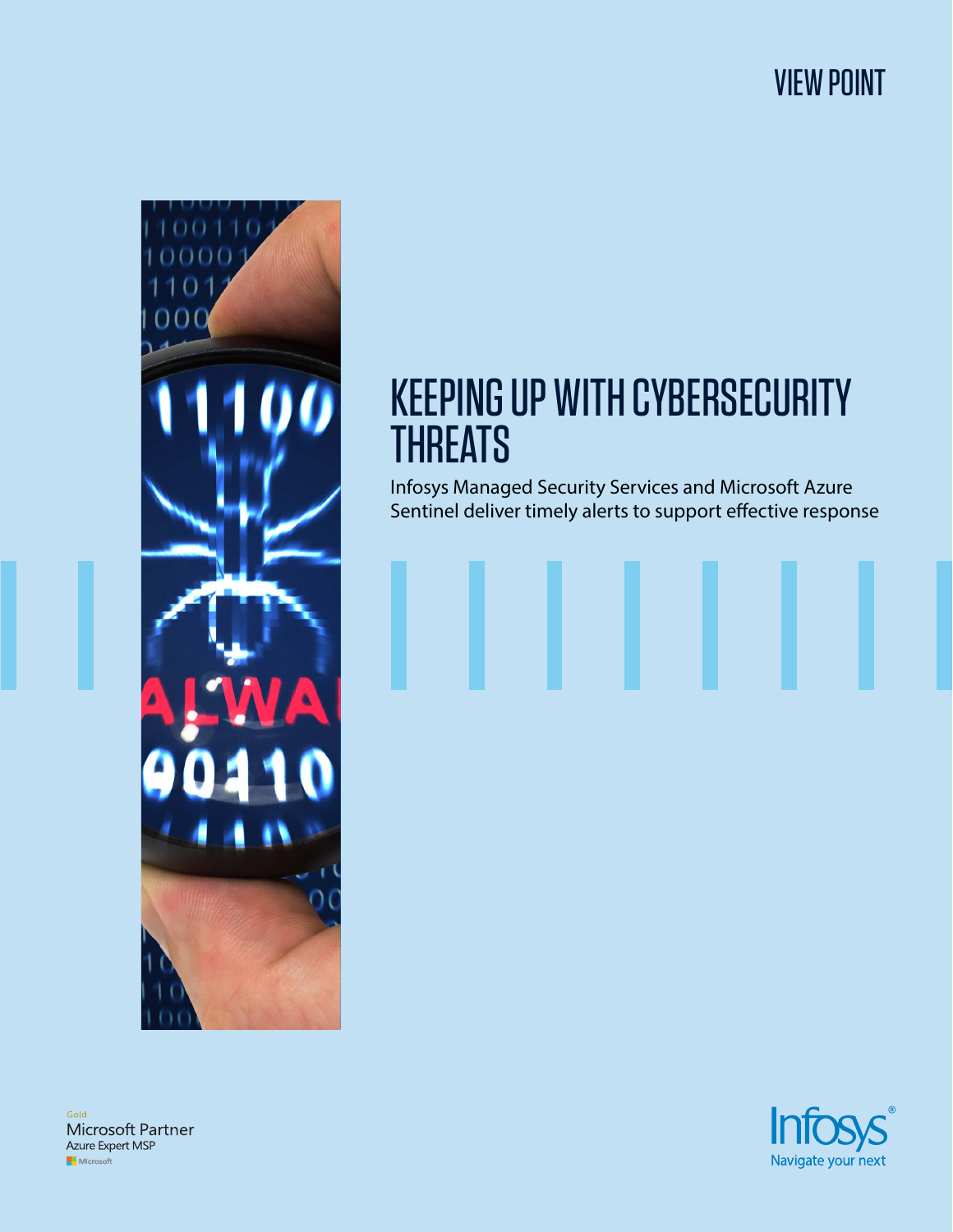As more of your business activity becomes digital, cybersecurity becomes even more critical to protecting revenues, reputation, and customer trust. Are your security systems and operations keeping up?

A traditional system for security information and event management (SIEM) may not easily scale or adapt to meet today's security demands. And if you have an in-house Security Operations Center (SOC), you know how hard it can be to find and retain expert staff.

Overcoming these challenges will take a new approach to threat detection and monitoring. It's an approach that combines the best technology for logging and analyzing threats with expert managed services for your security operations.

#### **A New Solution for Threat Detection and Monitoring**

The strategic Infosys and Microsoft collaboration combines the strength of the Microsoft product portfolio and Infosys services to help enterprises effectively

profile cybersecurity risks and manage threats comprehensively.

This alliance is focused on building robust systems, platforms, and solutions for end-to-end threat detection and response management across hybrid infrastructures. The goal is to help our enterprise clients remain secure, compliant, and trusted.

> **One-third of surveyed CIOs indicated that security and risk management are the top driver of their IT spending.1**

Infosys threat monitoring solutions deliver several essential capabilities.



Microsoft Azure Sentinel as the SIEM system to improve logging and processing for security alerts and data streams



User and entity behavior analytics (UEBA) to detect threats that may not be recognized by simple monitoring and alerts



Integration of threat intelligence and automated analytics to provide actionable information on easy-tounderstand dashboards



Architecture and design to improve threat detection logging as well as cloudsecurity monitoring



An effectively structured and staffed SOC for 24x7 threat monitoring, analysis, and trending, as well as incident logging, management, and response

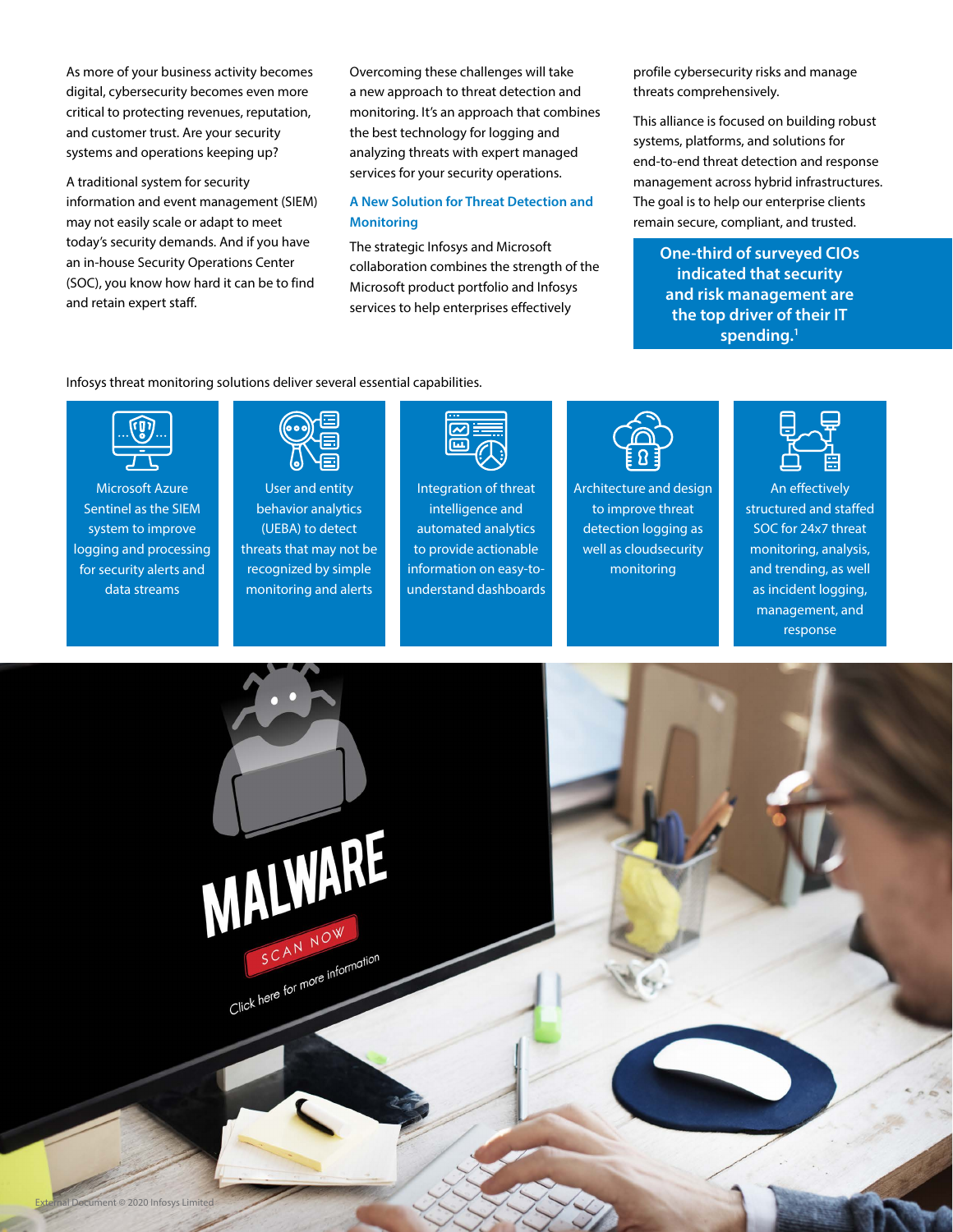#### **Technology:**

#### **Microsoft Azure Sentinel**

Microsoft Azure Sentinel is a powerful, cloud-native SIEM solution to detect, prevent, and respond to data threats across the enterprise. An Infosys solution uses Azure Sentinel to collect data across on-premise systems and multiple clouds, apply Microsoft threat intelligence, and respond to incidents rapidly with built-in automation of common tasks. Azure Sentinel also offers advanced artificial intelligence (AI) and security analytics for smarter threat detection and investigation at scale.

#### **Services:**

#### **Infosys Cyber Next Platform**

The Infosys Cyber Next Platform delivers comprehensive managed security services to our clients from global Cyber Defense Centers.

These centers are staffed by more than 100 expert consultants in threat management

**Infosys: An Expert Partner for Identity** 

**and Access Management**

services and more than 200 consultants skilled in SOC implementation and managed services.

Infosys managed security services are coupled with the real-time threat intelligence that enhances Azure Sentinel SIEM data. Our threat intelligence labs

system integrator partners for Microsoft Azure and has the world's second-largest Intune implementation. Multiple Fortune

**Infosys was named winner in the Managed Security Services Provider/Threat Detection and Response Disruptor Category at the Microsoft Security 20/20 Partner Awards.**

contribute research on new threatdetection technologies as well as zero-day vulnerabilities and attack frameworks.

Additionally, Infosys consulting services offer advice on architecture and best practices for a threat monitoring solution, as well as planning and implementation for migration from an existing SIEM system.

500 clients have already benefited from the advantages of our device management services.